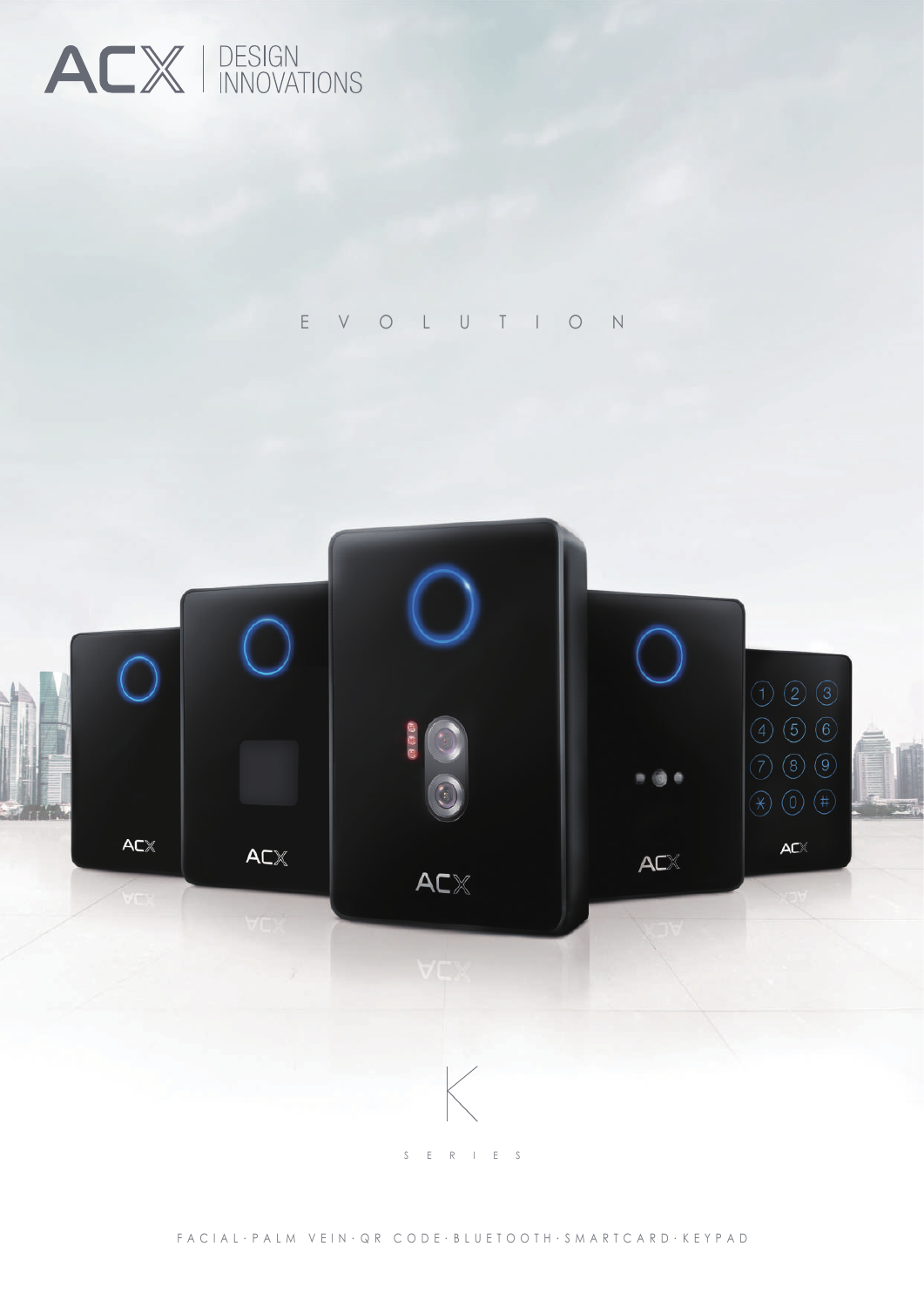## **Bluetooth and Contactless**



- ‧Bluetooth and Contactless Dual Technology Reader
- ‧Optical sensor for tamper protection, I am alive feature
- ‧Supports 125 KHz, 13.56 MHz ISO 14443 A, B & ISO 15693, Bluetooth 4.0
- ‧Red / Green / Blue or mixed color LED Circle Ring for visual notification
- ‧User defined reader's access granted and access denied LED & Buzzer ON / OFF times and interval
- Wiegand, OSDP standard, OSDP secure and the ACX proprietary scramble encryption format
- ‧Backlight 12 keys touch sensor keypad for K2
- ‧Size: K1 & K2 80mm (W) x 115mm (H) x 16mm (D)
- ‧Waterproof IP65



K3





## **Palm Vein**



‧Fujitsu PalmSecure F Pro, Bluetooth 4.0 and Contactless Smart card multi-technologies reader

- ‧Optical sensor for tamper protection, I am alive feature
- ‧Supports 125 KHz, 13.56 MHz ISO 14443 A,B & ISO15693, Bluetooth 4.0
- ‧Red/Green/Blue or mixed color LED Circle Ring for visual notification
- ‧Professional in NXP Mifare, Mifare Plus, Mifare DESFire & LEGIC technology integration
- ‧User defined reader's access granted and access denied LED & Buzzer ON / OFF times and interval
- Wiegand, OSDP standard, OSDP secure and the ACX proprietary scramble encryption format
- ‧Work with 8800 Palm Vein Controller
- ‧Size: K3 80mm (W) x 115mm (H) x 20mm (D) 8800 - 180mm (W) x 120mm (H) x 20mm (D)
- ‧Waterproof IP65









Bluetooth 13.56 MHz Palm vein Waterproof IP65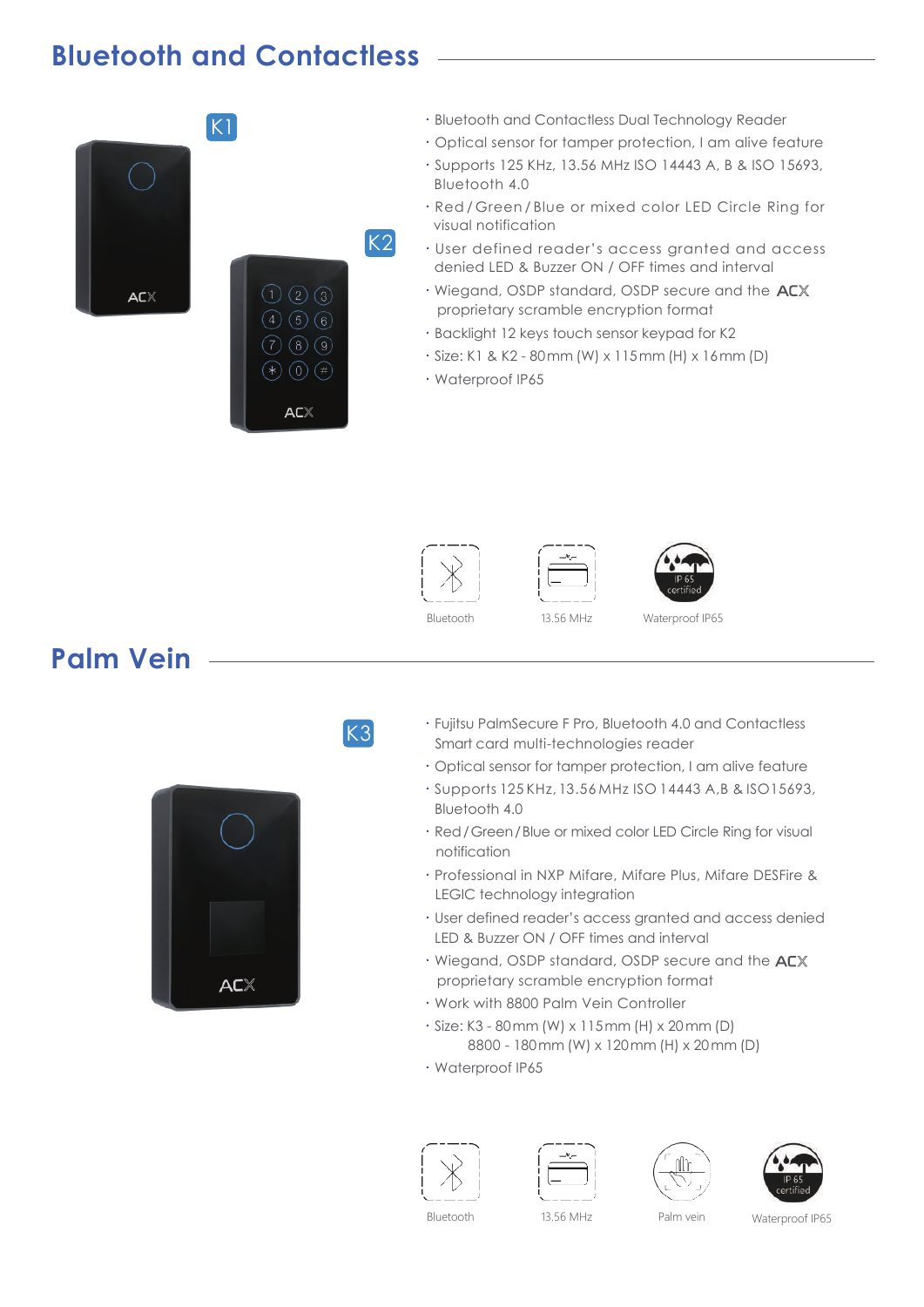## **QR Code**



K6

- ‧Supports 125KHz, 13.56MHz ISO 14443 A,B & ISO 15693, Blueooth 4.0 and QR Code
- ‧Red/Green/Blue or mixed color LED Cricle Ring for visual notification
- ‧User defined reader's access granted, and access denied LED & Buzzer ON / OFF times and interval
- ‧Automatically time synchronous if internet connected
- ‧Optical sensor for tamper protection, I am alive feature
- $\cdot$  Support fixed QR code and  $A\mathsf{C}\mathbb{X}$  scramble QR code format
- Wiegand, OSDP standard, OSDP secure and the ACX proprietary scramble encryption format
- ‧QR Code min. resolution: 5 mil,1 mil = 0.0254 mm, invisible infra-red lights
- ‧QR Code scanning angle: ± 60° for left & right, ± 40° for front and back, 360° rotation
- ‧QR Code scan range: 4cm to 22cm
- ‧Bluetooth scan range: 1 to 10 meters
- ‧Size: 80 mm (W) x 115mm (H) x 20mm (D)
- ‧Waterproof IP65









Bluetooth 13.56 MHz QR Code

Waterproof IP65

## **Facial Recognition**



- ‧Face liveness detection
- ‧Less than for 1 second (1:N) for 1000 users
- ‧Dual camera: 1.3M B/W (Liveness), 3M WDR (Photo Capture)
- ‧Supports 125 KHz, 13.56 MHz ISO 14443 A,B & ISO15693, Bluetooth 4.0
- ‧Red / Green / Blue or mixed color LED Circle Ring for visual notification
- ‧User defined reader's access granted, and access denied LED & Buzzer ON / OFF times and interval
- Wiegand, OSDP standard, OSDP secure and the ACX proprietary scramble encryption format
- ‧Facial detection area: max. 2 meters
- ‧Bluetooth scan range: 1 to 10 meters
- ‧Works with 8800 Facial Recognition Controller
- ‧Size: K8 80mm(W) x 115mm(H) x 20mm(D) (customize installation)

8800 - 180mm(W) x 120mm(H) x 20mm(D)







Bluetooth 13.56 MHz Facial Recognition